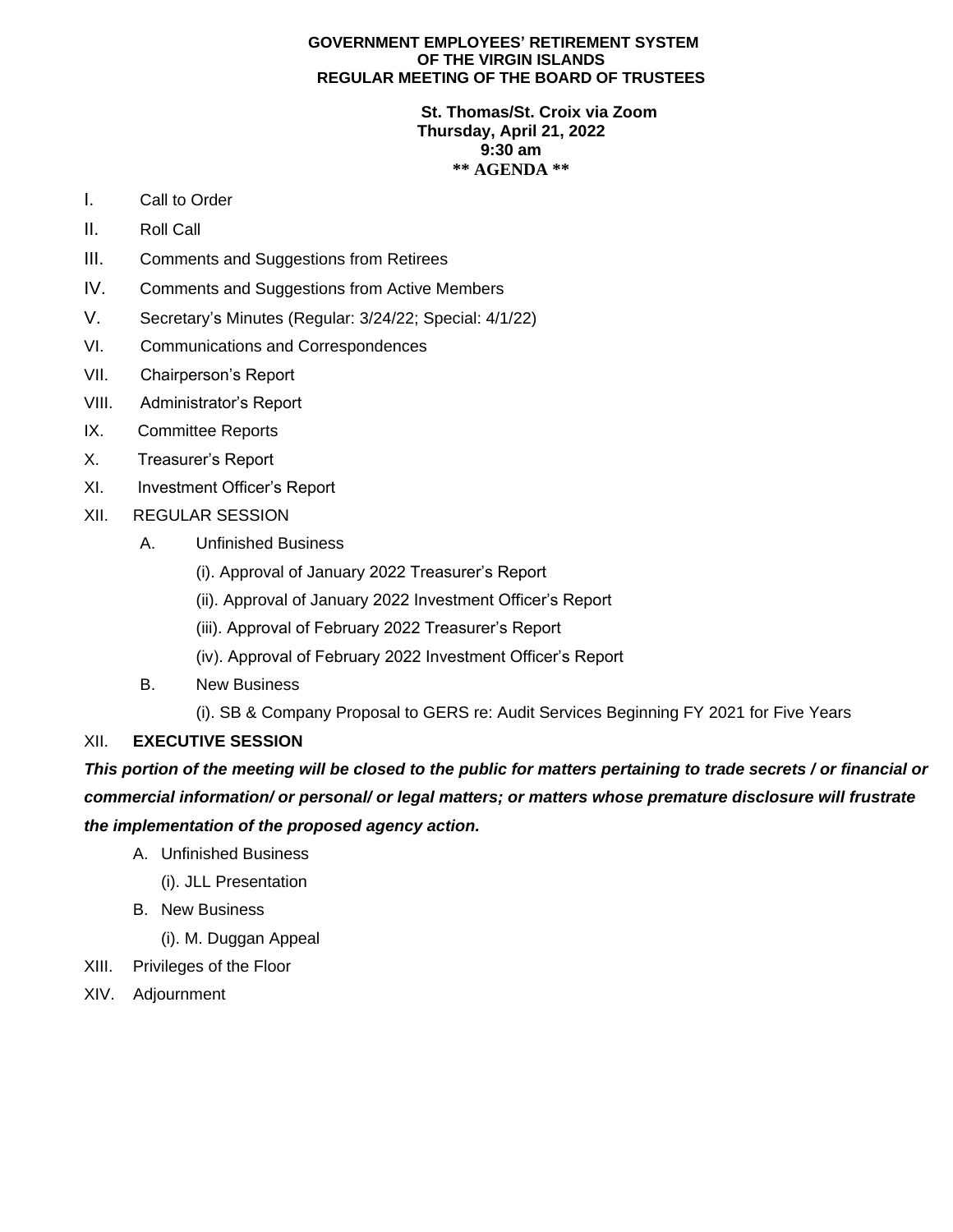The Regular Meeting of the Board of Trustees for April 21, 2022, was called to order at 9:48 am. The meeting was held via Zoom and shown on YouTube. At roll call, Trustees present were Callwood, Russell, Smith, and Bowry. Trustees not present during the roll call were Dorsey and Liger. A quorum was established with 4 Trustees present. Trustee McDonald and ex-officio member Cindy Richardson were absent. Trustees Dorsey and Liger joined the meeting after the roll call.

Staff in attendance: Austin Nibbs, Administrator, Cathy Smith, General Counsel, Denise Jeremiah, CFO, Asiah Clendinen Gumbs, COO, Glenville Henderson, Investment Analyst, LeSean Moses, IT, Nikia Coley, Administrative Assistant to the Board of Trustees, Roy Moorehead, Chief Security Officer-Havensight Mall, Sakeeda Figueroa, Ucilla Austrie, Accounting Coordinator, Jasmin Greaux, Chief, Compliance and Control, and Jenelle Forbes, Records Retention/Imaging Coordinator.

Also present in the meeting were Pedro K. Williams, Board Counsel and Kelsha Williams (Associate Pedro Williams Law Offices).

## **Comments and Suggestions from Retirees and Active Members**

Mary Moorehead (retiree) made a comment that the Board should not follow the Governor's recommendation for the immediate reinstatement of the loan program. She suggested that the Board should wait a couple of years to consider reinstatement.

The Chairman asked for a moment of silence for Yvonne Bowsky a former trustee whose funeral was being held today.

## **Secretary's Minutes**

Motion was made by Trustee Callwood and seconded by Trustee Russell to approve the secretary's minutes for the Regular Board Meeting – March 24, 2022. The motion was passed 4 yes (Callwood, Russell, Smith, and Bowry) and 3 absent (Dorsey, Liger, and McDonald).

Trustee Callwood mentioned that there was a typo in the secretary's minutes for April 1<sup>st</sup> meeting. Under Regular Session in the second sentence the word *agree* should be changed to *agreed*.

Motion was made by Trustee Callwood and seconded by Trustee Smith to approve the secretary's minutes for the Special Board Meeting – April 1, 2022 as amended. The motion was passed 5 yes (Callwood, Dorsey, Russell, Smith, and Bowry) and 2 absent (Liger and McDonald).

## **Communications and Correspondences**

The Administrator read into the record: 1). A letter from the Administrator dated February 18, 2022 to the President of the Legislature Dona Frett Gregory regarding an amendment to Section 4 (g) of Act No. 8540 which provides Upon the issuance of delivery of the GERS Funding Note, all amounts budgeted by the Government to be paid into the GERS during Fiscal Year 2022, are deemed voided, rescinded, and of no further effect. The Administrator mentioned that no response was received.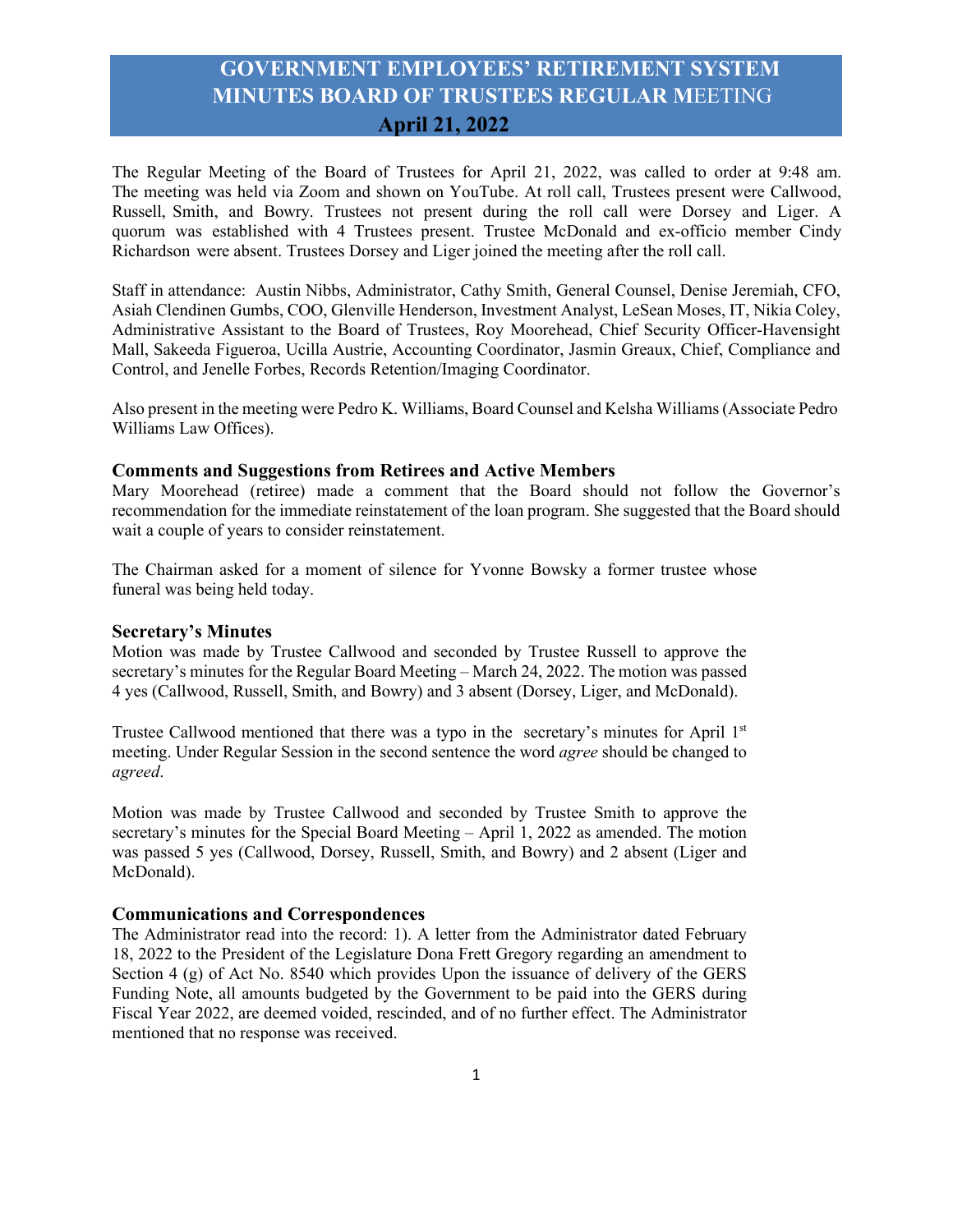2). A letter dated February 24, 2022 received from Senator Kenneth L. Gittens requesting the GERS to resume the loan program in accordance with Act No. 7880.

3). A letter dated March 14, 2022 from Senate President Donna Frett Gregory inviting the Administrator to appear on March 16, 2022 to provide testimony on zoning map amendment application ZAT-22-3 regarding the rezoning of Parcels 2 and 4 at the Havensight Mall property.

4). A letter dated March 21, 2022 from the Administrator to Senator Gittens in response to his February 24, 2022 letter. The Administrator indicated to the senator that a recommendation to reinstate the loan program will be made to the Board.

5). A letter dated March 29, 2022 from Kurt A. Vialet, Chairman, Committee on Finance requesting information from the GERS in preparation for the FY 2023 budget. The Administrator mentioned that the System has selected 4 days in August  $(8<sup>th</sup>, 10<sup>th</sup>, 15<sup>th</sup>,$  and  $16<sup>th</sup>$ ) that the System will be available to present to the Committee.

6). A letter dated March 29, 2022 from Andrew. Smith, WAPA CEO in response to a meeting with GERS on March 28, 2022 and proposing extended payment schedules for outstanding employee and employer contributions.

7). A letter from the Administrator dated April 1, 2022 to WAPA CEO Andrew Smith which was read into the record advising Mr. Smith that the extended schedules presented were not acceptable to the GERS.

There was a lengthy discussion regarding the Board's directive to pursue court action against WAPA. It was suggested that the Administrator forward a settlement agreement to WAPA. The Administrator stated that he had sent WAPA a letter on April 1, 2022 to Mr. Smith and no response was received as of today. The final Board's directive was that the Administrator send a settlement agreement to WAPA for a response by Monday on their final decision and move forward immediately to file a court action against WAPA for not remitting to the GERS employee contributions and deductions and employer contributions since June 24, 2021.

## **Chairperson's Report**

The Chairman reported:

1). On April 6th, the GVI executed the loan financing for the GERS and made the first payment of \$89.2 million was received on April  $7<sup>th</sup>$ . He attended the press conference on April 11<sup>th</sup> where a photo check presentation was made.

2). The second payment of \$158 million is due on October 1, 2022, for a total of \$247 million that will be received by the GERS in calendar year 2022.

3). Thanked the governor and the legislature for making good on their promise to avert the GERS insolvency.

4). Act No. 8573 was signed by the governor on April  $11<sup>th</sup>$  for the rezoning of the Parcels at the Havensight Mall for the proposed hotel development. This allows the GERS to move forward with negotiating a ground lease, a source of revenues to the GERS.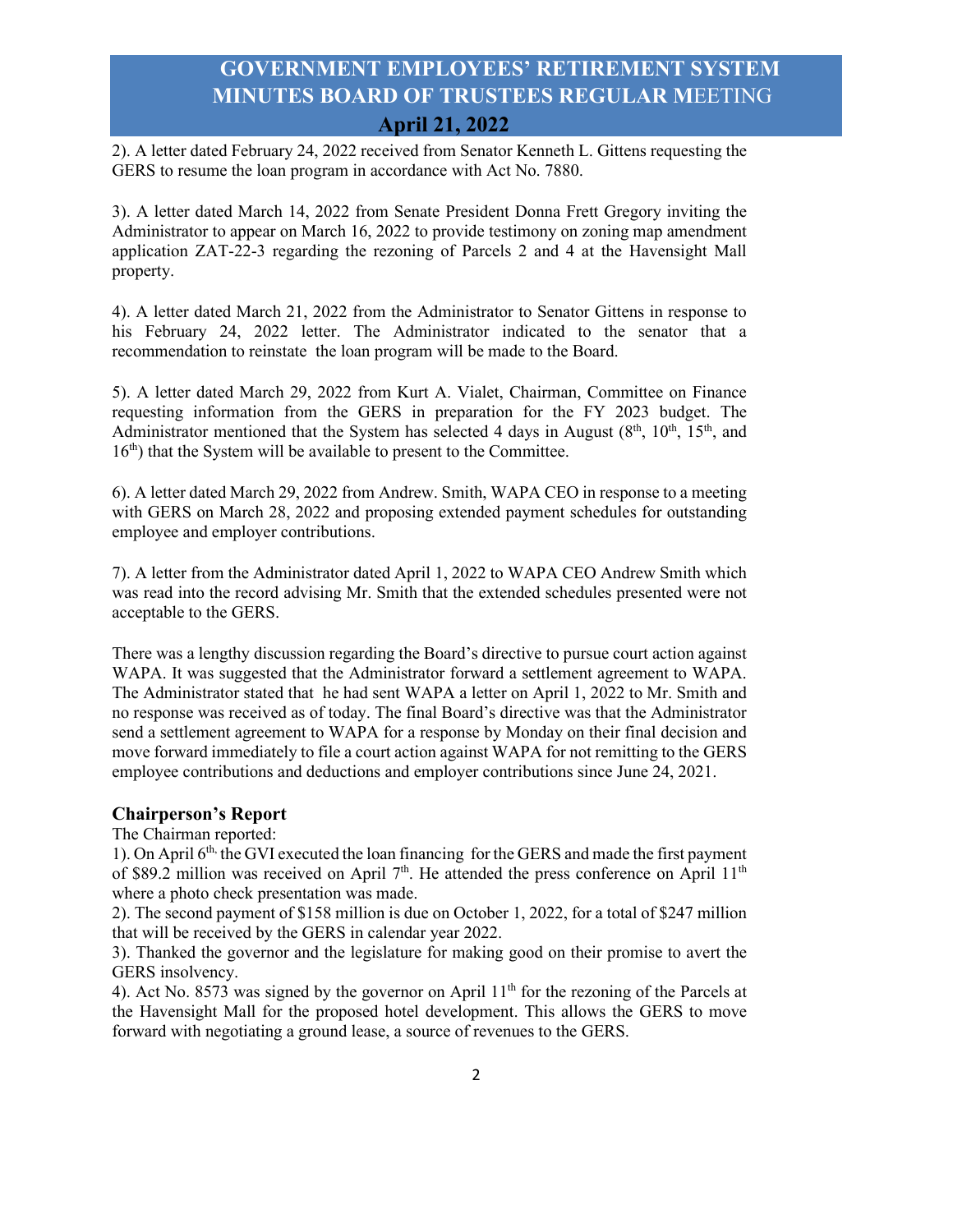5). Act No. 8560 – Return to Work legislation was signed by the governor on April 11<sup>th</sup>. This legislation allows retirees to return to work where there are hard to fill vacant budgeted positions and retain their annuity and pay in contributions to the GERS.

6).Thanked the management and staff that contributed behind the scenes to the success of these efforts.

## **Administrator's Report**

## **Meetings, Presentations, and Appearances**

March 25<sup>th</sup> Attended Havensight Mall Oversight Committee meeting.

- 28th Meeting with WAPA CEO
- April 1<sup>st</sup> Attended Special Meeting Re: Haven Development LLC
	- 5<sup>th</sup> Attended GERS Bond Note Closing in Washington, DC
	- 12<sup>th</sup> Meeting with Segal Re: ADEC
	- 20<sup>th</sup> Meeting with Commissioner of Department of Finance

## **Retirement Applications - as of April 15, 2022**

A total of 168 applications pending as of April  $15<sup>th</sup>$ . Of the 168 applications, 99 (2021) and 59 (2022).

## **Disability Life Certificates**

2020 Duty/Non-Duty Disability Life Certificate Distribution

|     | 226 Validated                                           |
|-----|---------------------------------------------------------|
|     | <b>Benefits</b> Suspended                               |
|     | Deceased                                                |
|     | Pending Receipt of Life Certificate (Annuity suspended) |
| 231 |                                                         |

## 2022 Duty/Non-Duty Disability Life Certificate Distribution

A total of 262 new Disability Life Certificates were mailed out on April 5, 2022 with a deadline date of May 30, 2022. 86 residing in the U.S. and 176 residing in the Virgin Islands.

## DISABILITY CASES PENDING

| In Person Medical Exams           |  |
|-----------------------------------|--|
| Disapproved by GERS Physicians    |  |
| Internal Legal                    |  |
| <b>Total Pending Disabilities</b> |  |

## **Return to Work Analysis**

| Total employee contributions due                 | \$1,845,725 |  |  |
|--------------------------------------------------|-------------|--|--|
| Total employee contributions received            | 536,928     |  |  |
| Balance due                                      | \$1,214,583 |  |  |
| Employer contributions due from SAAs - \$116,468 |             |  |  |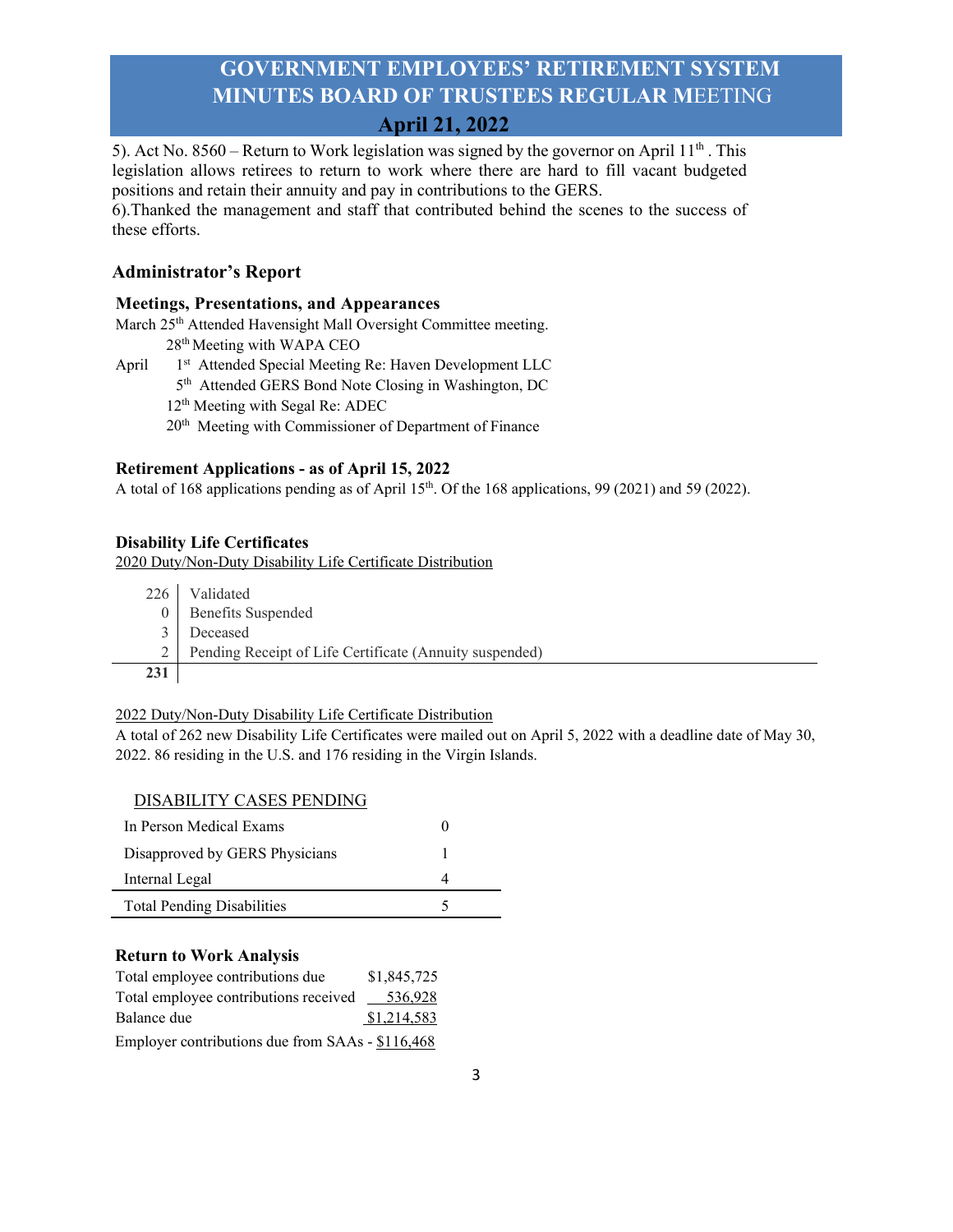Note: We are accumulating a listing of retirees (police officers, nurses, and teachers) who returned to work under the current law (returned for 2 years, retaining annuity, no contributions due, no recalculation of annuity).

## **Compliance and Control - Contribution Processing - October 1, 2021 – March 31, 2022 Refunds**

|       | No. Cases                                              | Total          | No. Cases |
|-------|--------------------------------------------------------|----------------|-----------|
|       | Completed                                              | Amount         | Pending   |
| Total | 427                                                    | \$3,646,362.81 | 29        |
|       | $$3.011.061.20(82.6%)$ represents regular (non-vested) |                |           |

\$3,011,061.20 (82.6%) represents regular (non-vested).

## **Death Benefits - October 1, 2021 – March 31, 2022**

|                                                                                           |               |              | No. of Cases |
|-------------------------------------------------------------------------------------------|---------------|--------------|--------------|
| Types                                                                                     | No. Completed | Amount       | Pending      |
| Active                                                                                    |               | \$474,075.90 | 44           |
| Retired                                                                                   | 10            | 310,003.92   | 9            |
| Total                                                                                     | 25            | \$784,079.82 | 53           |
| $\wedge$ $\cdots$ $\wedge$ $\wedge$ $\wedge$ $\wedge$ $\wedge$ $\wedge$ $\wedge$ $\wedge$ |               |              |              |

\$474,075.90 (60.5%) represents active members.

## **Accounting Department**

#### **Annuity Payments**

Number of retirees as of April 13, 2022 payroll: **8,701** Cumulative dollar paid out from October 15, 2021 – April 13, 2022 - **\$141,144,895.08**

Number of retirees *added to payroll* from October 1, 2021 – April 13, 2022. **197**

Number of retirees *deleted from payroll* from October 1, 2021, through April 13, 2022: **176**

Note: The Gross Retiree Payroll for pay date April 13<sup>th</sup> was \$10,895,150.69.

## **FY 2023 Budget Timeline**

## **Divisions/Units Budgets**

CFO's office releases budget calls to divisions/units including Havensight Mall NLT March 1, 2022

## **Preliminary Budget**

CFO's office to Administrator – on or before June 30, 2022

## **Preliminary Budget Review/Adjustments**

Administrator to CFO's office on or before July 15, 2022

## **Final Budget Review**

CFO's office to Administrator - on or before July 25, 2022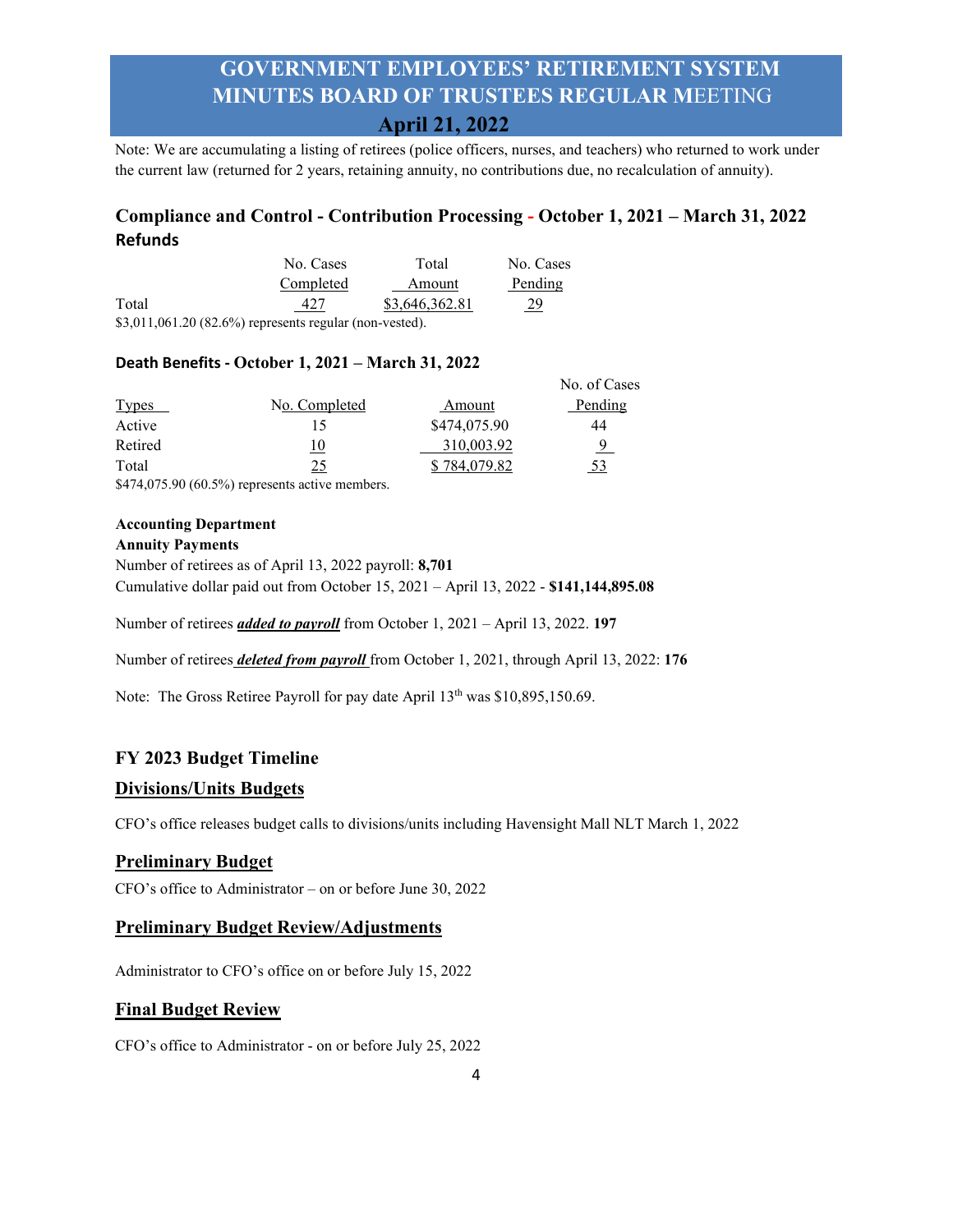# **Submit to Budget Committee**

Administrator submits to Budget Committee - on or before August 1, 2022.

## **Mid-Year Review with Budget Committee – FY 2022 Budget**

Recommend Monday, May 2<sup>nd</sup> or Monday, May 9<sup>th</sup>.

The Chairman recommend a joint Investment/Budget Committee meeting be held. Ms. Coley will arrange the meeting.

## **Member Loan Portfolio – March 31, 2022**

Total Loans and Mortgages 1,676 units (1,598 – personal / 78 – mortgages) Total Amount Outstanding - \$18.5 million At the end of 2022, approximately 526 loans are scheduled to mature.

Management will be forwarding a recommendation for the Reinstatement of the Loan Program in a different form beginning FY 2025 (October 1, 2024) for personal loans and FY 2026 (October 1, 2025) for mortgages to the Policy Committee for review and consideration.

## **Operations**

**St. Croix Office Complex – Nothing substantial to report.**

## **St. Thomas Office Complex**

## **Building GERS Hip Roof**

Scheduled completion date July 2022 (subject to weather).

## **Air Conditioner Project**

Anticipated project completion date  $-2<sup>nd</sup>$  to  $3<sup>rd</sup>$  Quarter FY 2022.

## **Generator**

The generator is currently not operable. The fuel injection pump is being rebuilt. Currently, the company is calibrating the rebuilt part. We anticipate arrival within the next 2-3 weeks. The generator is not operable until the part is replaced. Load test was conducted by Import Supply . The building is at 400KW full power. Scheduling a load test for a prospective new generator.

## **Havensight Mall**

#### **Warehouse J**

RFP is out to bid. The new date for submittal is April 20, 2022, at 3pm.

## **Rental and Electricity Collections**

|          | March 2022  | <b>Total FYTD</b> | Arrearages   |
|----------|-------------|-------------------|--------------|
| Rental   | \$65,326.63 | \$397,528.11      | \$100,491.16 |
| Electric | 29,071.69   | 243,685.18        | 53,125.75    |
| Total    | \$94,398.32 | \$641,213.29      | \$153,616.91 |
|          |             |                   |              |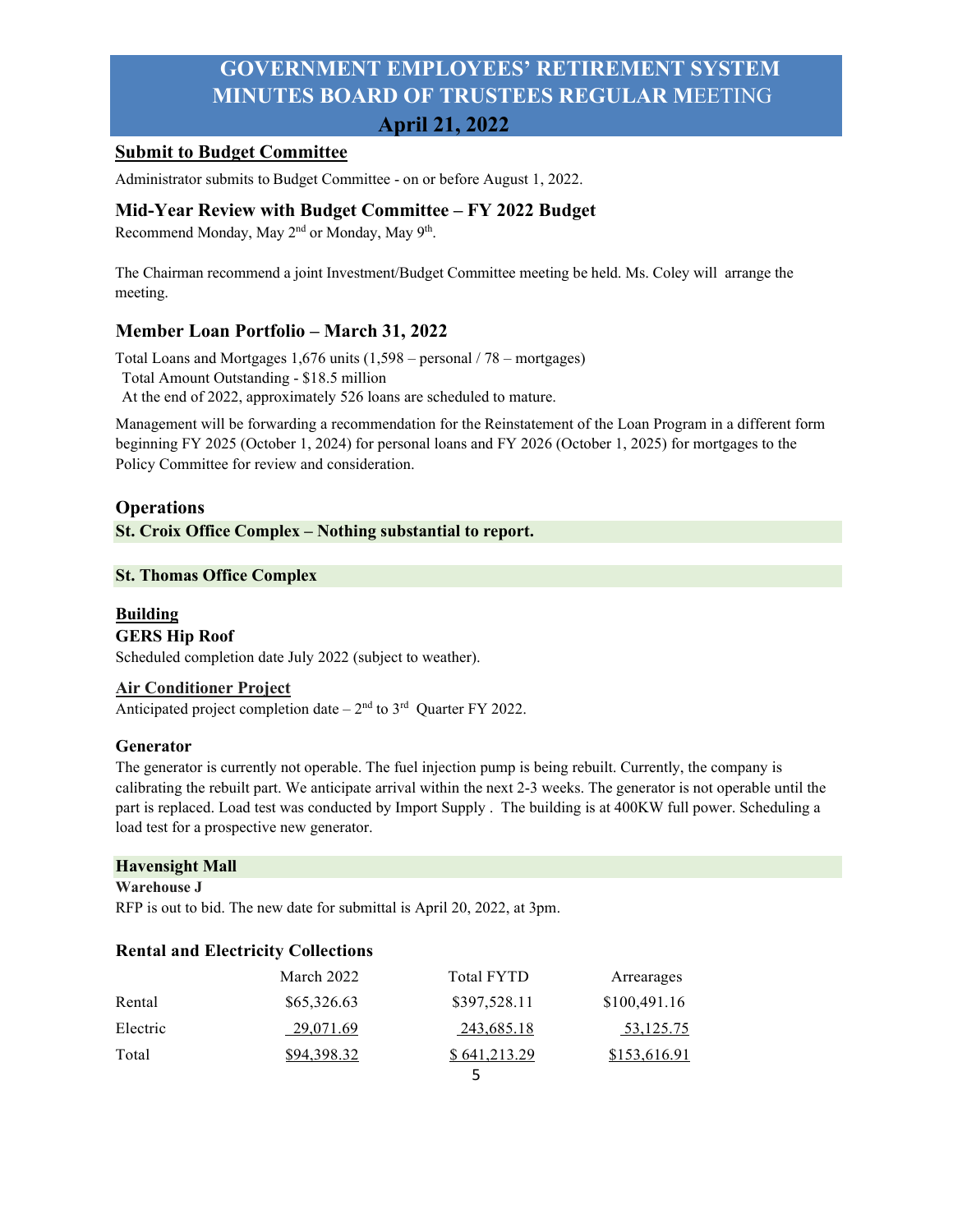#### **LEASES**

**Division of Personnel -** Property and Procurement requested Purchase Orders for the rental amounts from DOP to move the lease forward for the final signatures and a spreadsheet of payments. Additionally, Property and Procurement is requiring DOP to obtain a letter from DOF ensuring the validity of the Purchase Order.

**Department of Justice** –Brief conversation held with Property and Procurement and Department of Justice for signatures. Spoke with the Department of Justice AG for an update on signatures 4-06-2022.

## **FEMA**

GERS (Clendinen Gumbs) attended FEMA Meeting on April 4, 2022.

FEMA request an RFI (Request for Information).

FEMA Log ID: 21825 www.fema.gov

FEMA has indicated that our response to this RFI will enable FEMA to respond to the current SOW amendment and EHP compliance review requests accurately and fully.

## **COVID-19 Protocol**

The GERS COVID-19 Protocols remain in place until Management is satisfied that their offices are safe to open up to the public. An E-mail was sent to staff by Operations on March 15, 2022.

#### **Committee Reports**

None,

## **Treasurer's Report**

The Treasurer's Report for the month of March 2022 was read into the record by Denise Jeremiah, CFO. **System**

Collections – Month of March - \$14,627,575 / FYTD \$80,468,229 Disbursements – Month of March - \$24,333,315 / FYTD \$144,700,064 Net Deficit – Month of March - (\$9,705,741) / FYTD (\$64,231,835)

#### **Havensight Mall**

Collections – Month of March - \$220,889 / FYTD \$1,266,932 Disbursements – Month of March - \$188,662 / FYTD \$1,381,081 Net Surplus/(Deficit) – Month of March - \$32,227 / FYTD (\$114,149)

Motion was made by Trustee Smith and seconded by Trustee Callwood to approve the Treasurer's Report for March 31, 2022. The motion passed 5 yes (Callwood, Dorsey, Liger, Smith, and Bowry) and 2 absent (Russell and McDonald).

#### **Investment Officer's Report**

Total Plan Market Value at the end of March 2022 - \$358.9 million.

YTD \$35.0 million was withdrawn from the portfolio. Income - \$1.2 million, and Loss - \$15million. Total Plan returned -1.6% for month of March. Fixed Income -2.2% and outperformed its benchmark by 0.6%. Total Alternatives returned 0.7% and underperformed its benchmark by 3.3%.

Motion was made by Trustee Smith an seconded by Trustee Callwood to approve the Investment Officer's Report for March 31, 2022. The motion passed 5 yes (Callwood, Dorsey, Liger, Smith, and Bowry) and 2 absent (Russell and McDonald).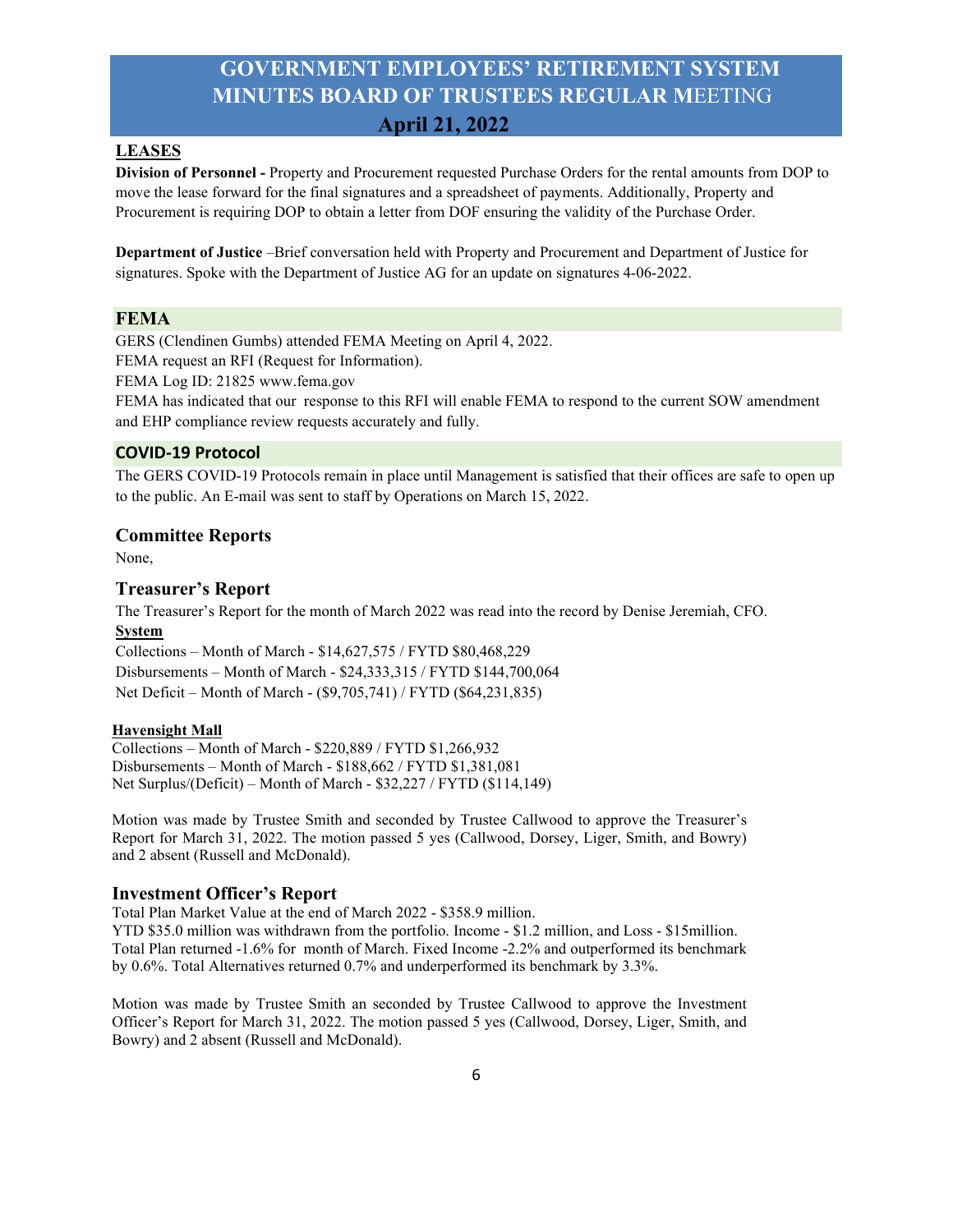## **Regular Session Unfinished Business**

A decision was made to approve the prior months' Treasurer's Reports and Investment Officer's Reports in blocks.

Motion made by Trustee Callwood and seconded by Trustee Dorsey to approve the Treasurer's Reports for January and February 2022 and the Investment Officer's Reports for January and February 2022. The motion passed 5 yes (Callwood, Dorsey, Liger, Smith, and Bowry) and 2 absent (Russell and McDonald).

#### **New Business**

The Administrator presented a Summary of the RFP No. 2022-01for Auditing Services.

The RFP was issued on January 3, 2022 through March 30, 2022 and advertised in the V.I. Daily News, St. Croix Avis, Pensions and Investments, and the GERS Website.

Inquiries Received from SB & Company, LLC (National) and Benham & Hodge (Local).

One (1) proposal was received before February 15<sup>th</sup> deadline (5:00pm) from SB & Company, LLC (National) Because only one (1) proposal was received, the RFP was extended to March 30<sup>th</sup> (5:00pm) and advertised in the V.I Daily News and the GERS Website. We advised SB & Company of the extension and informed them that they did not have to resubmit a proposal. We also invited the following Big 6 firms to bid - Cohn Reznick, Deloitte, KPMG, and Price Waterhouse Coopers. KPMG inquired and was afforded a zoom meeting. However, on deadline date after 4:00pm asked if the RFP could be extended. Management responded no. KPMG submitted a proposal at 9:44pm. The deadline time was 5:00pm.

Evaluation Results

SB & Company, LLC was responsive to the RFP and met all of the requirements and qualifications set forth in the RFP.

Experience in Auditing Pension Plans - See Below and Pages 13-14 of Proposal

Pennsylvania Public School Employees Retirement System – Net Assets \$50.2Billion/Active Participants 346,618 / Metropolitan Washington Airport Authority Employees Police and Firefighters Retirement Plan – Net Assets \$331.2 Million/ Active Participants 2,482 / Montgomery County Employees Retirement System – Net Assets \$5.3Billion/ Active Participants 13,660 / Maryland State Retirement & Pension System Plan – Net Assets \$55Billion/Active Participants 193,000.

Fees Proposed - See Below and Page 10 of Proposal

FY 2021-\$110K / FY 2022-\$115K / FY 2023-\$120K / FY 2024-\$125K / FY 2025- \$130K SB & Company fees are in line with the amounts paid to the predecessor auditor (Bert Smith & Company) - 2015- \$108K, 2016-\$116K, 2017-\$123K, 2018 -\$133K, 2019-\$147K, 2020-\$160K, and 2021-\$160K.

Note that KPMG (Puerto Rico office) proposal was responsive and met all of the requirements and qualifications set forth in the RFP to conduct the audit. However, the proposal was *disqualified* because it was received on March 30<sup>th</sup> after the 5:00pm deadline. The proposal was received via email on March 30<sup>th</sup> at 9:44pm. Compared to SB  $\&$ Company fees and the predecessor auditor fees (Bert Smith & Company) to conduct an audit of this size, KPMG fees are out of range. FY 2021-\$560K / FY 2022-\$465K / FY 2023-\$455K / FY 2024-\$480K / FY 2025–\$505K.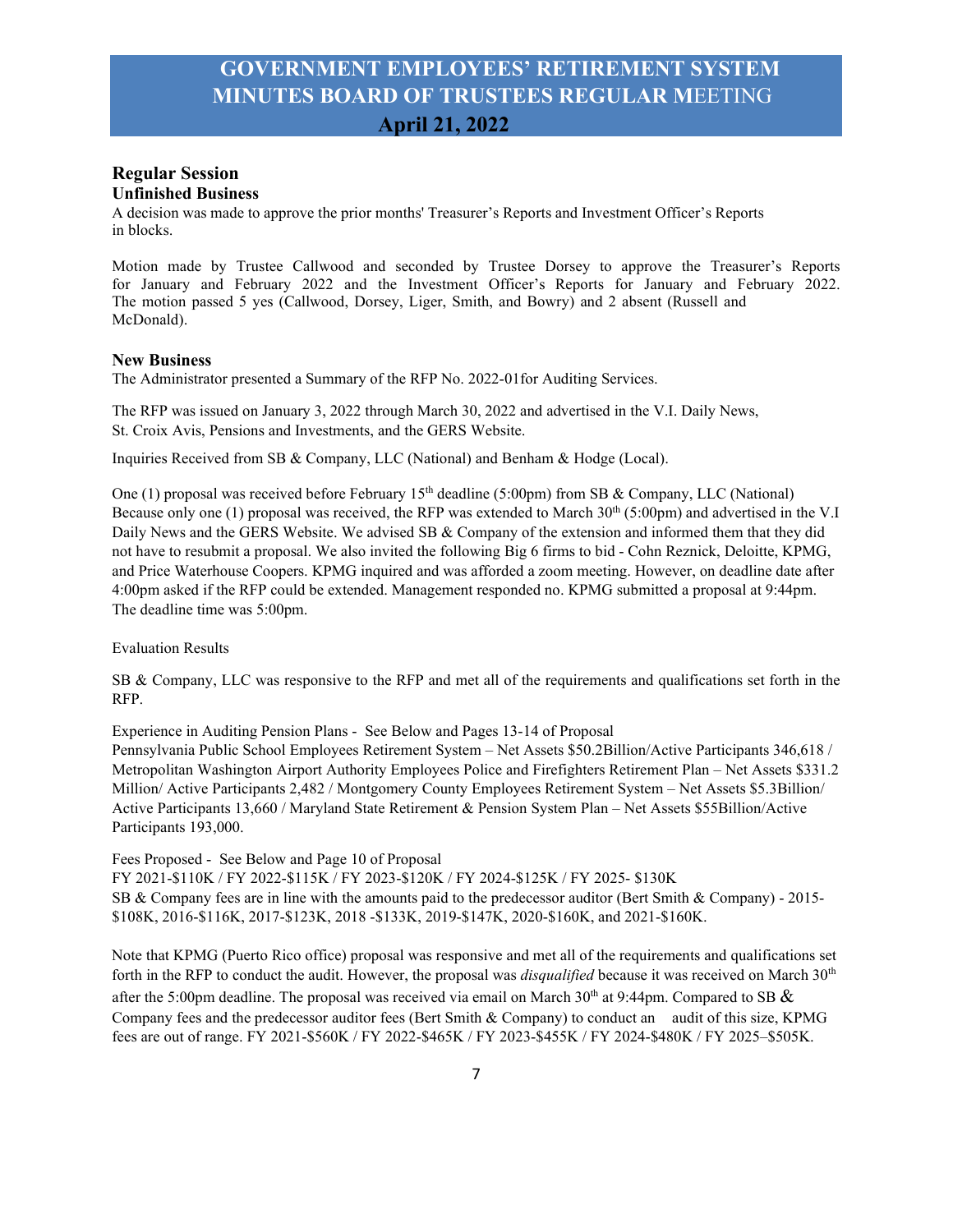Experience in Auditing Pension Plans - GERS prior to 2006, Pension System of the Government of Puerto Rico (Presently), The Government of the Virgin Islands through 2007.

Due Diligence - Preliminary due diligence has started on SB & Company with request of reference letters from four (4) clients mentioned above. Staff on site due diligence at SB & Company audit office will commence within 30 days. The team will comprise of the CFO, Investment Analyst, General Counsel, and the Administrator. The Board will conduct a Zoom meeting with the principal partner of SB & Company after the staff has completed its report and prior to GERS executing an engagement letter with SB & Company to audit the GERS for a period of five (5) years beginning FY 2021 - 2025. Also, SB & Company will be invited to participate in the Board Retreat.

Management's Recommendation. The Board to authorize management to complete the due diligence of SB & Company, LLC proposal to audit the GERS for a period of five (5) years beginning FY 2021–2025 and report its finding to the Board.

Questions and statements asked:

Chairman Bowry asked if KPMG threw those amounts out because they would be late? The Administrator responded no. Trustee Callwood stated that the fees submitted by KPMG are because of the brand name.

The Chairman asked what are the requirements? The Administrator responded that the firm must be a nationally recognized CPA firm with experience in pension and trust accounting for a period not to exceed five (5) years.

The Chairman inquired if the audit could be expedited? The Administrator cautioned the board that although S & B Company has significant experience auditing large pension plans, they are new auditors and there is a process after executing the engagement letter, such as, planning, mobilizing, collaborating with the predecessor auditor, site visits, and preliminary audit work, etc. that have to be done. The GERS fiscal year ended September 30, 2021. The unaudited financial statements are completed by accounting. If the new auditor comes aboard in June, management feels based on their experience, the FY 2021 audit should be completed in 120 days (October 2022). This is usually the norm if there are no hiccups during the audit.

Board Counsel made a statement to the Chairman that maybe GERS should not commit to a 5-year contract and offer a 1 or a 2-year contract to see how they perform. The Administrator disagreed and stated that the RFP was advertised for 5 years, and this is what S & B Company proposed for. General Counsel Cathy Smith mentioned that there is always a termination provision in any contract.

Motion made by Trustee Smith and seconded by Trustee Callwood to authorize management to complete the due diligence of SB & Company, LLC proposal to audit the GERS for a period of five (5) years beginning FY 2021– 2025 and report its finding to the Board. Motion passed 4 yes (Callwood, Liger, Smith, and Bowry) and 3 absent (Dorsey, McDonald, and Russell).

Motion made by Trustee Callwood and seconded by Trustee Smith to go into executive session to discuss matters pertaining to trade secrets/or financial or commercial information/or personal/or legal matters; or matters whose premature disclosure will frustrate the implementation of the proposed agency action. Motion passed 4 yes (Callwood, Liger, Smith, and Bowry) and 3 absent (Dorsey, McDonald, and Russell).

#### **Executive Session**

A motion was made by Trustee Dorsey and seconded by Trustee Russell to come out of executive session. The motion passed 5 yes (Callwood, Dorsey, Liger, Russell, and Bowry) and 2 absent (McDonald and Smith).